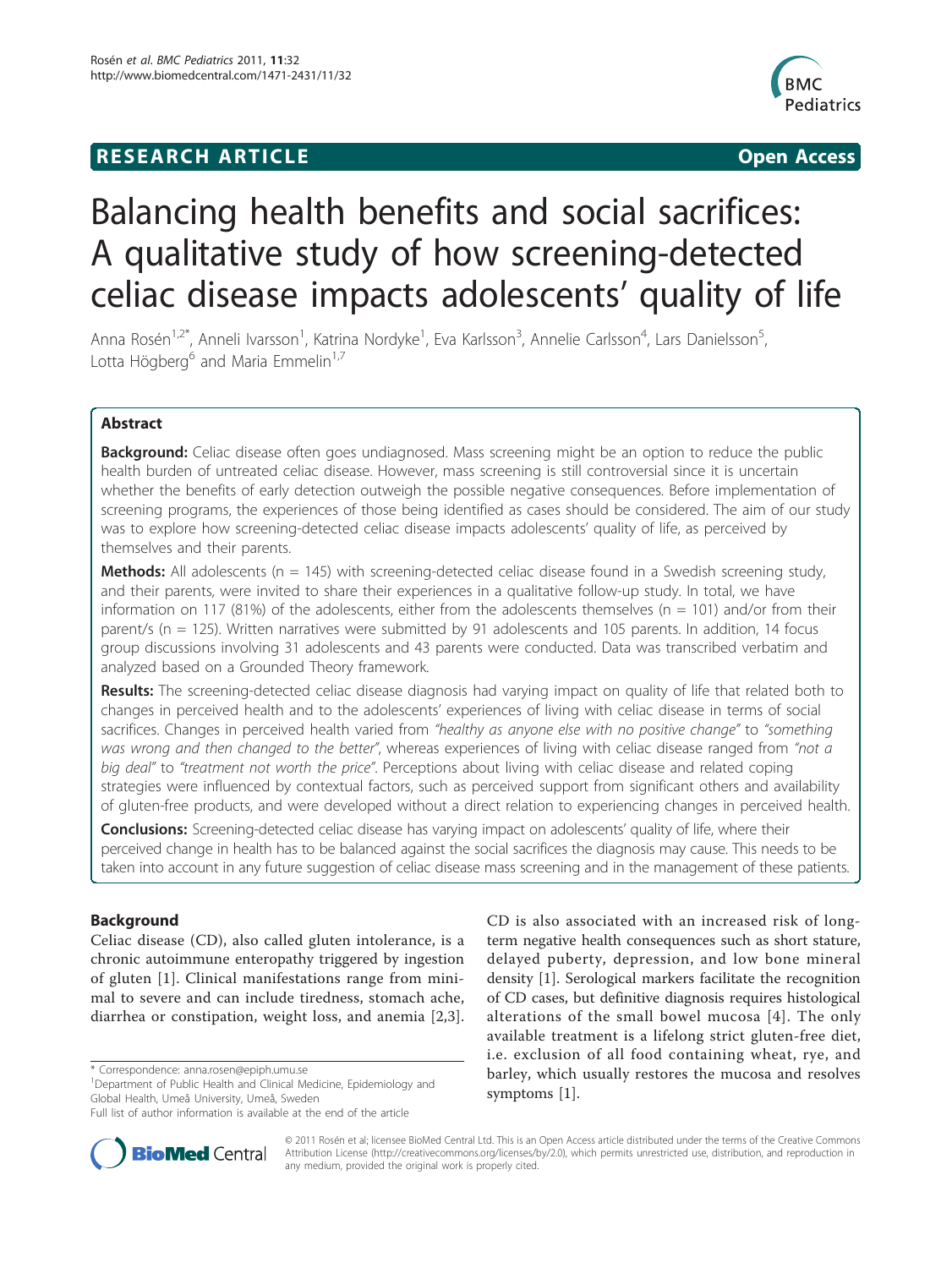Screening studies of pediatric populations in different parts of the world have revealed a CD prevalence varying between 3/1000 and 56/1000, always with a higher proportion of previously undiagnosed cases [[5-9](#page-8-0)]. Thus, current guidelines focused on active case finding and testing risk groups do not identify the majority of cases. Mass screening might be an option to reduce the public health burden of untreated CD. The World Health Organization's criteria for implementation of mass screening programs are partly fulfilled; CD is a common disease and often unrecognized, suitable serological markers to use in a screening are available, and gluten-free diet is an effective treatment [[10,11](#page-8-0)]. Still, mass screening is controversial [\[11](#page-8-0)-[18](#page-8-0)]. Long term follow-up studies of untreated CD cases and health economic evaluations are needed. Moreover, it is uncertain whether early detection by screening outweighs the harm possibly caused when someone, who probably has perceived oneself as relatively healthy, becomes diagnosed with a chronic disease requiring lifelong dietary restrictions.

Previously, screening-detected CD cases were assumed to be asymptomatic, but it is now evident that screening also detects symptomatic cases [\[19,20](#page-8-0)]. Treatment with gluten-free diet has been reported to have beneficial effects on symptoms and quality of life of screeningdetected CD children [\[21](#page-8-0)]. However, to be diagnosed with CD, and adhere to lifelong dietary restrictions, poses challenges which may also have a negative effect on quality of life [[22,23](#page-8-0)].

Further studies exploring how a screening-detected CD diagnosis affects well-being and daily life, especially when diagnosed during childhood and adolescence, are warranted [[11,16,18\]](#page-8-0). Previous studies on CD and quality of life have mainly employed quantitative methods [[21-26](#page-8-0)]. However, to allow for an in-depth exploration of experiences we chose a qualitative approach. The aim was to explore how screening-detected CD impacts adolescents' quality of life, as perceived by themselves and their parents.

## Methods

## Design

An explorative study design with a qualitative research approach was chosen to capture the participants (informants) own descriptions of their major concerns [\[27-29](#page-8-0)]. Qualitative research methodology includes systematic collection and interpretation of text derived from written narratives, individual interviews, or focus group discussions [[30,31\]](#page-8-0). Such methods are widely used in health care research to capture experiences, thoughts, attitudes, and processes - all core components of clinical knowledge. In our study, written narratives aimed to capture individual experiences, whereas focus group discussions facilitated interaction between informants to explore group norms, attitudes, and processes. Informed consent was given by all informants and the study had ethical approval from the

Regional Ethical Review board in Umeå, Sweden [Dnr UmU 04-156-M].

#### The setting

A school based CD screening of 12-year olds in Sweden was conducted in 2005 - 2006 [[5\]](#page-8-0). In total, 10041 adolescents were invited with 75% participating. Blood samples from 7208 children (3467 girls, 3741 boys), without previously known CD, were analyzed for CD serological markers, rendering 145 screening-detected cases (75 girls, 70 boys) verified by biopsy. They were all advised to follow a gluten-free diet.

## Informants

All adolescents with screening-detected CD ( $n = 145$ ), and their parents, were invited to this follow-up study. We have information on 117 (81%) of the adolescents, either from the adolescents themselves  $(n = 101)$  and/or from their parent/s ( $n = 125$ ). Written narratives were submitted by 91 adolescents and 105 parents. In addition, 14 focus group discussions were held, involving 31 adolescents and 43 parents. Of the adolescents, 70 wrote only narratives, 21 wrote narratives and participated in a focus group discussion, and 10 participated only in a focus group. Out of the parents that participated, 82 wrote only narratives, 23 wrote narratives and participated in a focus group discussion, and 20 participated only in a focus group. These parents represented families of 111 adolescents, i.e. from some families both parents participated. Characteristics of the informants are given in Table [1.](#page-2-0)

In conjunction with writing narratives, adolescents answered two multiple choice questions concerning: i) self-reported compliance with gluten-free diet (response alternatives were always, often, sometimes, and never) and ii) perceived well-being today compared to before the CD diagnosis (response alternatives were much better, somewhat better, no difference, somewhat worse, and much worse). These questions were responded to by 93 of the 101 participating adolescents. Table [2](#page-2-0) describes compliance with gluten-free diet and perceived change in well-being among our sample of adolescents. Reported compliance to the gluten-free diet was as follows: always 72.0%, often 25.8%, sometimes 0%, and never 2.2%. Out of these adolescents, 53.8% perceived that they felt much or somewhat better now compared to before the diagnosis, 36.6% reported no difference, 4.4% that they felt somewhat or much worse, and 5.4% did not remember.

## Written narratives

Adolescents, and their parents, were mailed invitations to write narratives, with instructions encouraging them to individually share their experience of the adolescent's CD diagnosis, and specifically to elaborate on any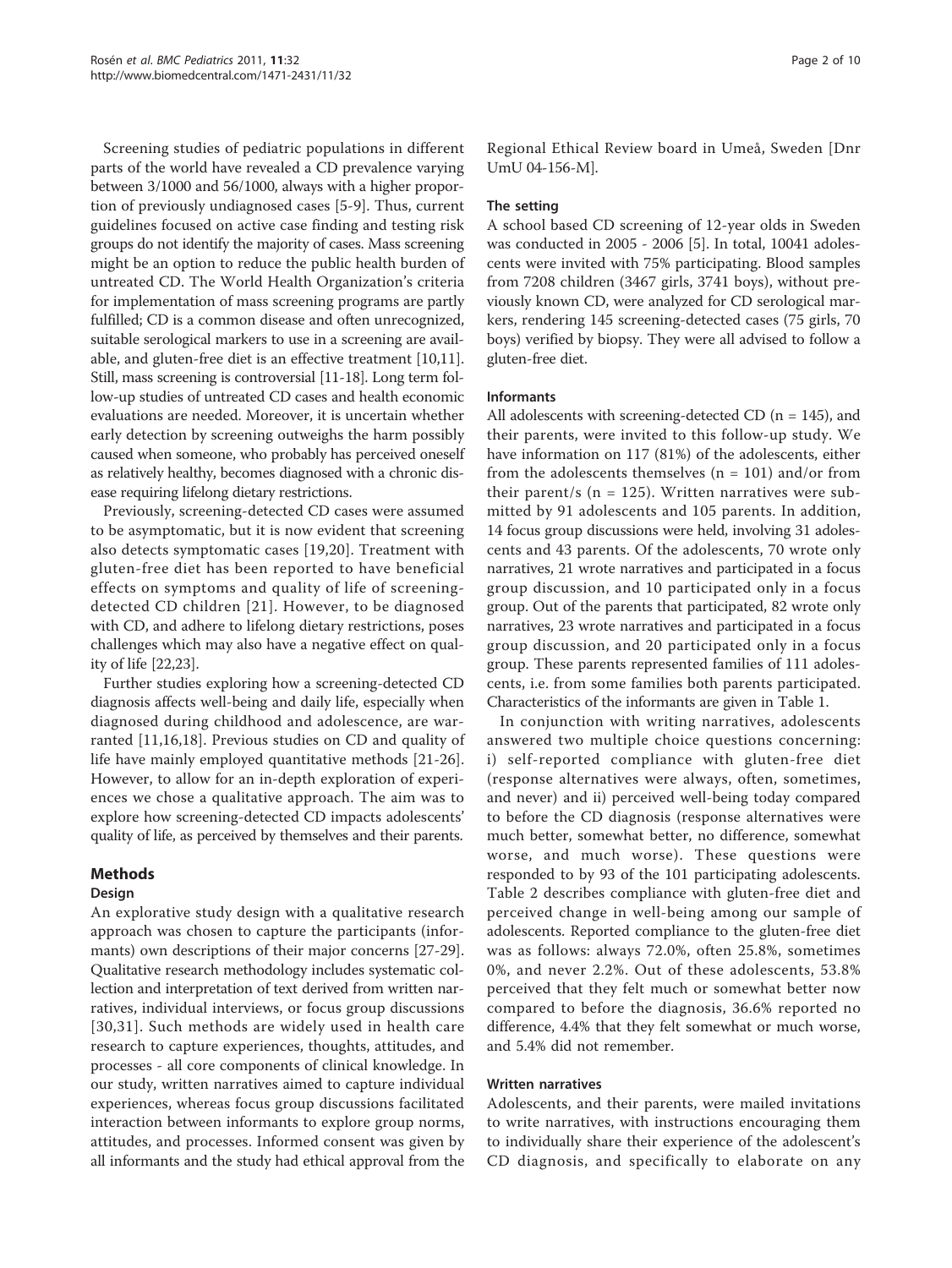#### <span id="page-2-0"></span>Table 1 Characteristics of adolescents with screeningdetected celiac disease (CD), and their parents, participating in the study

| <b>Adolescents</b>                  |                  |  |
|-------------------------------------|------------------|--|
| Adolescents (n)<br>101              |                  |  |
| Girls                               | 53               |  |
| Boys                                | 48               |  |
| Age in years <sup>a</sup>           | 14.6 (13.9-15.4) |  |
| Months since diagnosis <sup>a</sup> | 16.9 (11.1-23.2) |  |
| Basis for CD diagnosis (n)          |                  |  |
| Subtotal/total villous atrophy      | 61               |  |
| Partial villous atrophy             | 27               |  |
| Borderline mucosa <sup>b</sup>      | 13               |  |
| <b>Parents</b>                      |                  |  |
| Parents/families (n)                | 125/111          |  |
| <b>Mothers</b>                      | 94               |  |
| <b>Fathers</b>                      | 27               |  |
| Gender not specified <sup>c</sup>   | $\overline{4}$   |  |
| Education (n)                       |                  |  |
| Primary                             | 5                |  |
| Secondary                           | 60               |  |
| University degree                   | 46               |  |
| Education not specified             | 14               |  |

a Median (Range)

 $<sup>b</sup>$  Borderline mucosa, that is >30 intraepithelial lymphocytes (IEL) per 100</sup> enterocytes, in combination with symptoms and/or signs compatible with CD

<sup>c</sup> Contributed with narratives only

change in perceived health and other daily life consequences. The length of the narratives ranged between 1- 2 handwritten pages, which were all transcribed verbatim.

#### Focus group discussions

Adolescents and parents attended separate groups but were mixed in terms of gender. The discussions were Page 3 of 10

moderated by the principal author and one of the coauthors. Hypothetical scenarios and drawings, illustrating various aspects of living with CD and a gluten-free diet, were used to stimulate the discussions. The sessions lasted 55-90 minutes, were digitally recorded, and later transcribed verbatim. Reflective notes were continuously taken to guide the subsequent group discussions.

#### Analysis

The analysis was based on a Grounded Theory framework [\[31](#page-8-0)], with the aim to develop a conceptual model of how the screening-detected CD diagnosis impacted quality of life. The transcribed texts were read several times and entered into Open Code software [\[32\]](#page-8-0). The text was subjected to an open coding process to conceptualize information of importance for the research question. The codes were compared for commonalities and clustered as a basis for developing sub-categories. As a final step, the sub-categories were examined to construct the categories for the final model. Sub-categories and categories were continuously compared with the original text to ensure that the results were well grounded in the data. An overview of the analytical process is given in Figure [1](#page-3-0).

## Results

The impact of a screening-detected CD diagnosis on quality of life can be characterized as balancing health benefits and social sacrifices, as illustrated in the conceptual model in Figure [2](#page-3-0). The categories show that changes in perceived health after diagnosis ranged from "healthy as anyone else with no positive change" to "something was wrong and then changed to the better". However, since the social consequences of the disease and the treatment were given much attention by the

|                                                      |                          | Compliance with gluten-free diet |                            |                               |                           |             |            |
|------------------------------------------------------|--------------------------|----------------------------------|----------------------------|-------------------------------|---------------------------|-------------|------------|
|                                                      | Response<br>alternatives | Always<br>gluten-free<br>n       | Often<br>gluten-free<br>n. | Sometimes<br>gluten-free<br>n | Never<br>gluten-free<br>n | Total<br>n. | (% )       |
| Well-being today compared to before the CD diagnosis | Much better              | 22                               | 10 <sup>°</sup>            | $\mathbf{0}$                  | 0                         | 32          | $(34.4\%)$ |
|                                                      | Somewhat better          | 12                               | 6                          | 0                             | 0                         | 18          | $(19.4\%)$ |
|                                                      | No difference            | 26                               | 7                          | $\mathbf{0}$                  |                           | 34          | (36.6%)    |
|                                                      | Somewhat worse           | 2                                | 0                          | $\mathbf{0}$                  | 0                         |             | $(2.2\%)$  |
|                                                      | Much worse               | $\circ$                          |                            | $\mathbf{0}$                  |                           |             | $(2.2\%)$  |
|                                                      | Do not remember          | 5                                | 0                          | $\circ$                       | 0                         | 5           | $(5.4\%)$  |
|                                                      | Total n<br>(% )          | 67<br>$(72.0\%)$                 | 24<br>$(25.8\%)$           | $\Omega$<br>$(0\%)$           | $(2.2\%)$                 | 93          |            |

Compliance with gluten-free diet, and well-being today compared to before the CD diagnosis, as reported by the screening-detected celiac disease adolescents participating in the study (93 respondents out of 101 adolescents).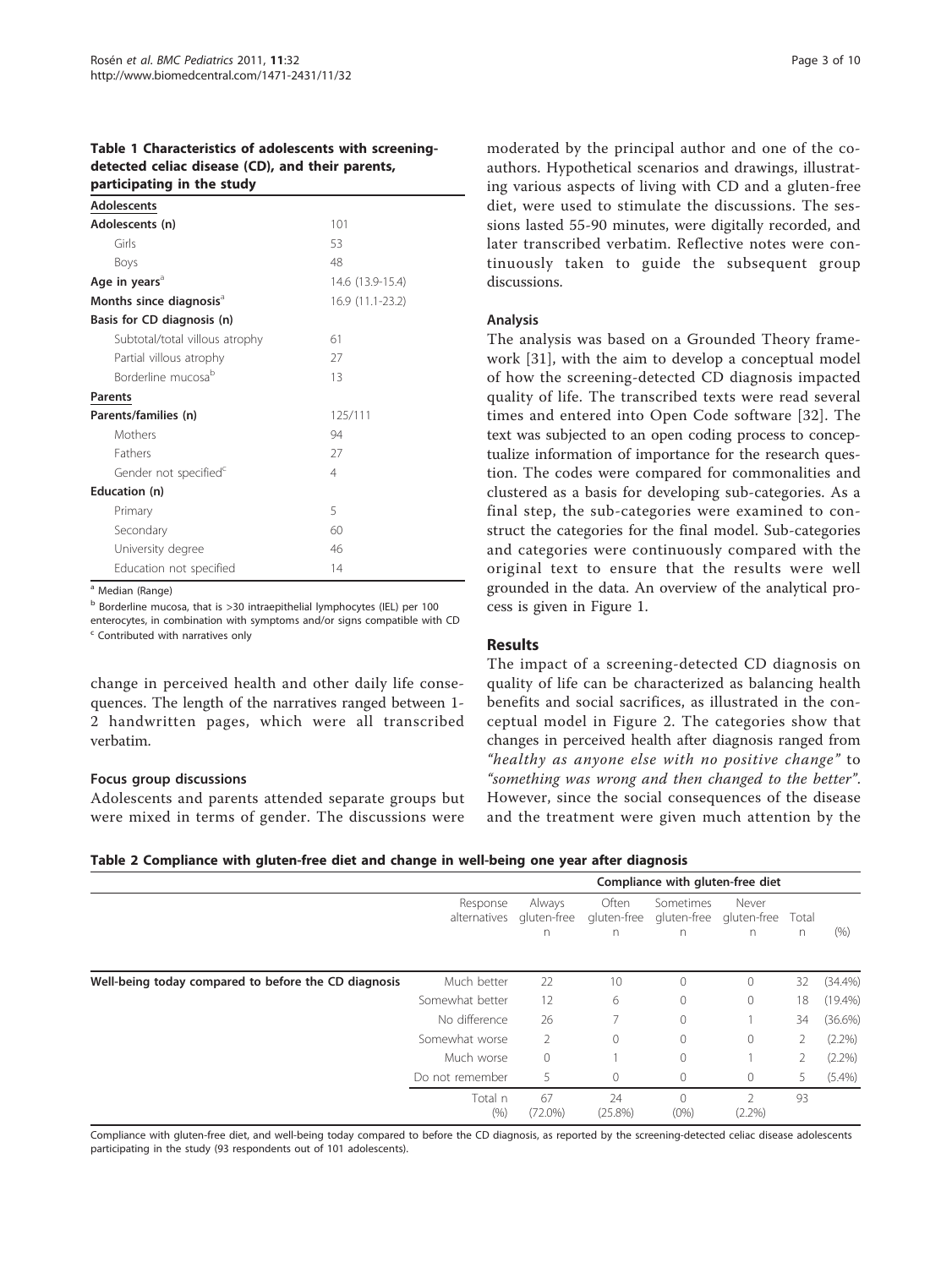<span id="page-3-0"></span>



that changes in perceived health have to be balanced against adolescents' experiences of living with celiac disease. Thus, the impact on quality of life can be characterized as balancing health benefits and social sacrifices.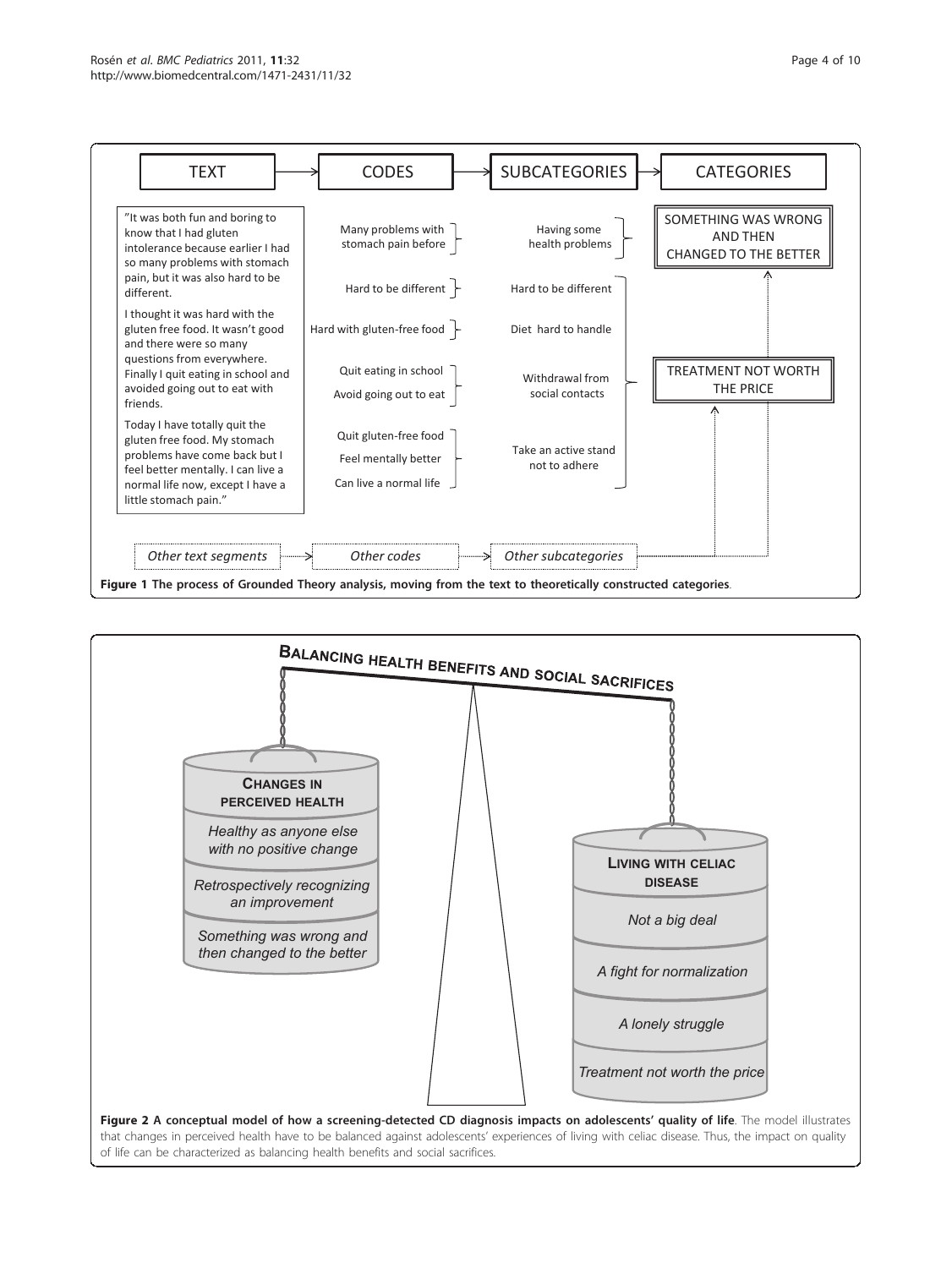adolescents, the model also includes categories reflecting their experiences of living with CD. These categories ranged from "not a big deal" to "treatment not worth the price" and had no direct relation to changes in perceived health. Thus, those with great health benefits could be found among those suffering most in terms of social consequences and vice versa.

In the following text we describe more in detail impact on quality of life with respect to changes in perceived health and experiences of living with CD, with accompanying categories presented as subheadings. Quotations from adolescents and parents show how our interpretations are grounded in the data.

#### Changes in perceived health

Adolescents and their parents described a wide range of signs and symptoms before diagnosis and as a result the CD diagnosis had varying impact on quality of life in terms of perceived health benefits. Table 3 illustrates how both adolescents' own experiences and parents' observations of signs and symptoms before and after diagnosis relates to the three categories reflecting overall changes in perceived health.

#### Healthy as anyone else with no positive change

This category referred to those perceiving themselves as healthy before diagnosis and who did not notice any positive change after initiated treatment. A few even described that occasional intake of gluten containing food now gave them a stomach ache, a phenomena which they had not experienced before initiated treatment. As the adolescents emphasized that there was

"When I found out that I was probably gluten intolerant I thought it was a mistake. I was as healthy as can be."

#### Boy, Narrative

#### Retrospectively recognizing an improvement

This category captured the experience of those who considered themselves to be asymptomatic before diagnosis, but became aware of symptoms when receiving the diagnosis or when perceiving improved health after initiated treatment. One girl described how she retrospectively became aware of her symptoms and that everything fell into place.

"I had never had clear symptoms; sure I had been kind of tired during the day and didn't want to be with friends after school. When we thought about it later, everything fell into place. It was my diet that had made me so tired [...]. Now I feel much better. I am happier, have more energy and want to do more!" Girl, Narrative

Interestingly, some parents had reflected on that their child seemed to be different, but did not suspect this was caused by a disease. Instead, they thought the adolescents' behavior was due to teenage problems or associated with the personality. A mother described how she had thought she had an anxious daughter.

#### Table 3 Categories reflecting overall changes in perceived health

| <b>Ouotations</b><br>(Original text)                                                                                                                                                                                                                                                 | <b>BEFORE diagnosis and</b><br>AFTER diagnosis and initiated<br>initiated treatment<br>treatment<br>(Subcategories)<br>(Subcategories) |                                                                                                          | Changes in<br>perceived health<br>(Categories)           |  |
|--------------------------------------------------------------------------------------------------------------------------------------------------------------------------------------------------------------------------------------------------------------------------------------|----------------------------------------------------------------------------------------------------------------------------------------|----------------------------------------------------------------------------------------------------------|----------------------------------------------------------|--|
| "I felt good before and I felt good after, so this wasn't a<br>big change for me."<br>Boy, Focus group discussion                                                                                                                                                                    | Perfectly healthy (A)<br>Nothing was wrong (A+P)<br>Happy and healthy as anyone<br>else (P)                                            | No positive change (A)<br>No difference in well-being (P)<br>Stomach ache if eating<br>gluten (A)        | Healthy as anyone<br>else with<br>no positive change     |  |
| "I thought that I was pretty energetic and all,<br>but when I found out about it and started eating<br>like this, I've noticed that I have become much more<br>energetic than I was before."<br>Boy, Focus group discussion                                                          | Nothing was wrong $(A+P)$<br>Thought it was personality (P)<br>Did not like bread (A)<br>Avoided food like bread and<br>pasta (P)      | Feeling better (A)<br>Improvement in well-being (P)<br>Everything fell into place $(A+P)$                | Retrospectively<br>recognizing an<br>improvement         |  |
| "With the CD-diagnosis we got an explanation"<br>to her frequent problems with stomach ache, vomiting<br>without reasons, long intense infections, her tiredness,<br>and that she looked so worn. She is much happier and<br>more energetic now."<br>Mother to a daughter, Narrative | Having some health<br>problems (A)<br>Several signs of illness (P)<br>Having a different mood (A+P)<br>Something was wrong (P)         | Feeling better (A)<br>Improvement in well-being (P)<br>Not that angry anymore $(A+P)$<br>A NEW child (P) | Something was<br>wrong and then<br>changed to the better |  |

Quotations illustrating the grounding of theoretically constructed subcategories, reflecting understanding of symptoms and perceived health before and after diagnosis, as described by adolescents (A) and their parents (P), which finally are grouped into categories reflecting overall changes in perceived health.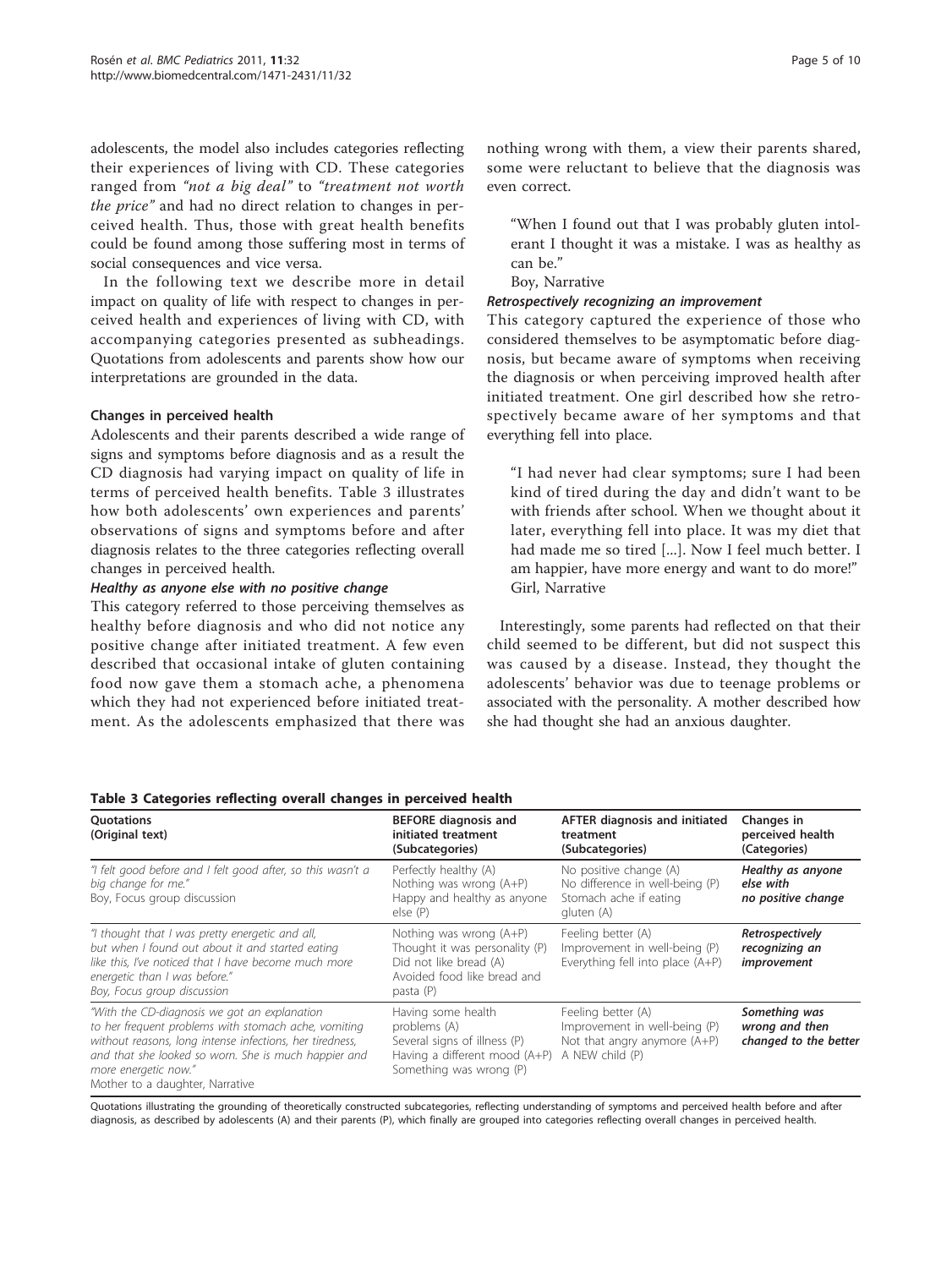"We thought that we had a child who was very worried and nervous because she was always running to the toilet. We didn't connect that this had to do with the food!"

Mother to a daughter, Narrative

Receiving the diagnosis gave an increased understanding of symptoms and retrospective insight about previously unrecognized symptoms. However, parents also stated that they may be prone to try to find health improvement to justify that something good came out of receiving the diagnosis.

#### Something was wrong and then changed to the better

This category reflects improved well-being among those with previous signs of illness. A wide variety of symptoms was mentioned, e.g. a feeling of low energy, tiredness, paleness, dizziness, being angry, having a different mood, not growing well, being thin, mouth blisters, stomach ache, delayed puberty, diarrhea, and vomiting. We noted a pattern where parents described the girls as being tired and without energy, whereas boys were perceived to have a bad overall mood. After initiated treatment, both the adolescents and parents described how they sensed a considerable improvement in the adolescents' health.

"He used to be constantly tired and out of sorts, had a hard time concentrating and easily lost his temper. He also occasionally had slight pains in the stomach and heart area. Now our son is energetic and pleasant, even though he is at the same time entering his teens. Wonderful!" Mother to a son, Narrative

Parents described trying to find explanations for observed symptoms. Frequent stomach ache had, for example, raised suspicion of the adolescent having difficulties at school or with friends. Some had sought medical help, without the CD being diagnosed. A father described how his daughter's symptoms were blamed on psychosocial issues, although he did not fully believe this himself.

"We had visited the clinic for different things earlier. My daughter had never had stomach pain [...]. What she had was poor levels of iron and joint pain in the fingers. It ended with them explaining that it was psychological and they hinted, in a roundabout way, that it was because she has a handicapped sibling. That's how it ended, so to say."

Father to a daughter, Focus group discussion

## Living with CD

Adolescents' feelings and attitudes towards the CD diagnosis, together with related actions, resulted in different experiences of living with CD, which in turn had varying impact on quality of life. Table 4 shows the links between expressed feelings and attitudes, actions taken, and the four categories constructed to describe the variation in experiences of living with CD, in terms of social sacrifices. These categories can be seen as typologies that are grounded in empirical data. No attempt was made to categorize specific adolescents into the different typologies, since one adolescent can contribute to more than one category and the adolescents may move back and forth between the categories over time.

| <b>Ouotations</b><br>(Original text)                                                                                                                                                                 | Feelings and<br>attitudes<br>(Subcategories)                                                               | <b>Related actions</b><br>(Subcategories)                                    | <b>Experiences</b><br>(Categories)      |  |
|------------------------------------------------------------------------------------------------------------------------------------------------------------------------------------------------------|------------------------------------------------------------------------------------------------------------|------------------------------------------------------------------------------|-----------------------------------------|--|
| "When I found out that I have gluten intolerance, there wasn't anything to it. Of course<br>you want to be able to eat what you want, but if you can't then you just can't."<br>Girl, Narrative      | Not a disease, just<br>food intolerance<br>Not the worst<br>condition to have<br>Not being the only<br>one | Accept the fact<br>Make the best out<br>of it                                | Not a big deal                          |  |
| "It should be out in the national newspaper, like one day they should have a bunch<br>about gluten. So people understand."<br>Boy, Focus group discussion                                            | Wish for increased<br>awareness<br>Dislike to be treated<br>differently<br>Want to be seen as<br>normal    | Mobilize for change<br>Educate others                                        | A fight for<br>normalization            |  |
| "My life became very different. They always have to make special food for me and I am<br>scared that people think that I am being difficult."<br>Girl, Narrative                                     | Feel alone<br>Worry to be seen as<br>a burden<br>Feel like an outsider                                     | Trying to hide<br>Compensate by<br>being nice                                | A lonely struggle                       |  |
| "I have totally quit the gluten-free food. My stomach problems have come back, but I<br>feel better mentally. I can live a normal life now, except I have a little stomach pain."<br>Girl, Narrative | Hard to be different<br>Diet hard to handle<br>Not worth it                                                | Withdrawals from<br>social contacts<br>Take an active<br>stand not to adhere | <b>Treatment not</b><br>worth the price |  |

#### Table 4 Categories reflecting experiences of living with celiac disease

Quotations related to experiences of living with a screening-detected celiac disease diagnosis, illustrating the grounding of theoretically constructed subcategories reflecting feelings and attitudes, and related actions, which finally are grouped into categories reflecting experiences of living with celiac disease.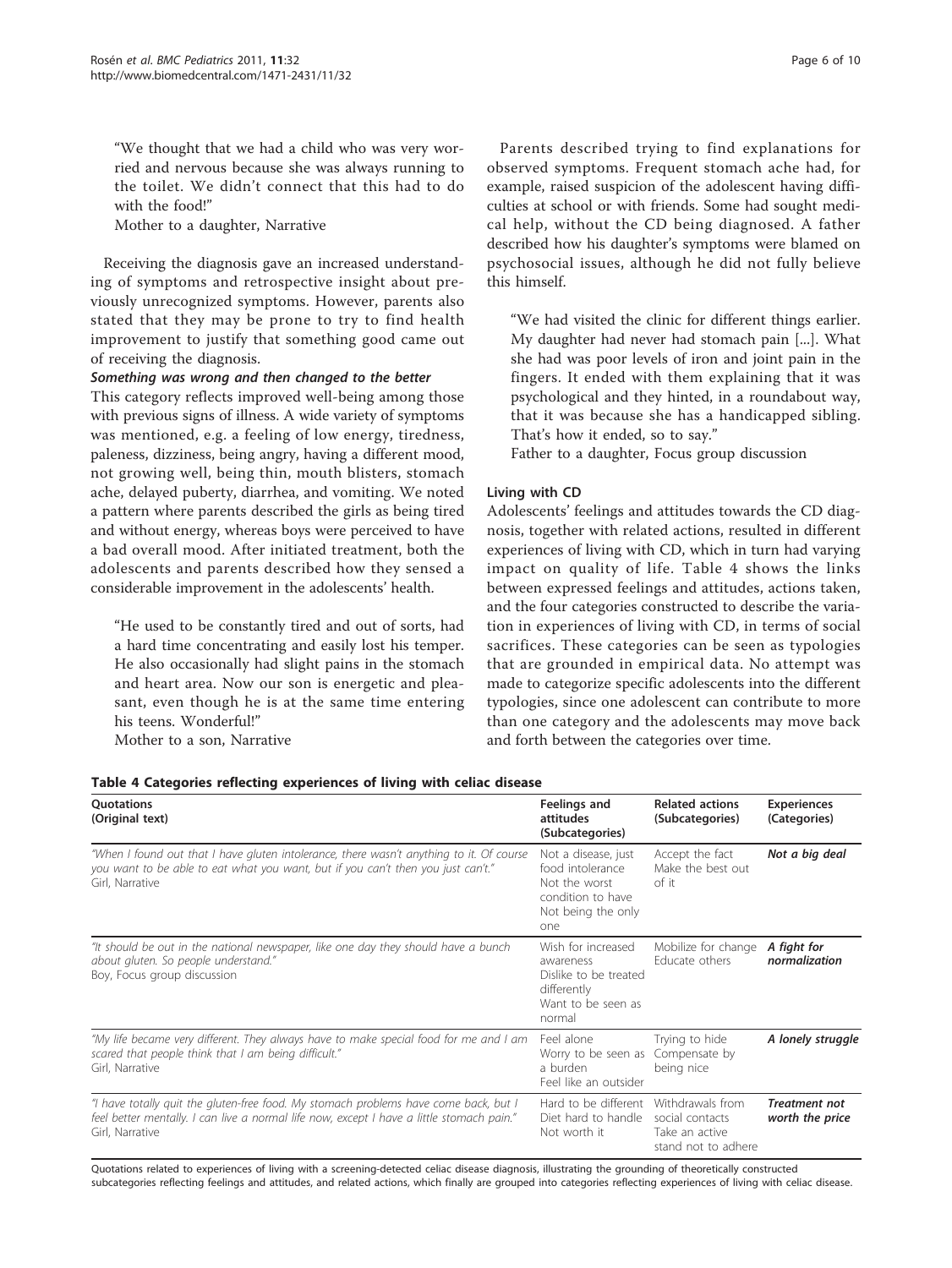Overall, the adolescents' experiences were influenced by external structures, such as support given from significant others, CD awareness, and availability of gluten-free products. Parents played an important role as facilitators, by cooking gluten-free food at home and having contact with the school cafeteria personnel and teachers about the gluten-free diet. We noted a pattern were boys were more prone to lean on the parental support whereas girls rather took actions themselves. However, when the adolescents were at school or with friends, parents did not have ample opportunity to offer support. The crucial role of support from peers, teachers, coaches, and peers' parents was clear and often elaborated on. If present, the support was appreciated and seen both as caring and as a form of positive control. Generally, lack of knowledge and poor availability when eating out were common sources of frustration.

## Not a big deal

These adolescents labeled CD as food intolerance, which for them was not a real disease and stressed that, in comparison to other conditions, having CD was not that hard. They considered CD in the light of its consequences, namely, that you have to stick to another diet. However, the focus group discussions gave the insight that the reaction towards living with CD as 'not a big deal' was not an immediate reaction, but rather had developed after a period of adjustment.

Girl: "You think that maybe it's going to be much worse than it is. Really it isn't that bad."

Boy: "You just think that everything will be like different, but I think nothing is really different. Except that..."

Girl: [filling in] "Yeah, just that you eat differently." Focus group discussion

#### A fight for normalization

Adolescents associated with this category perceived living with CD as inconvenient, mainly because the gluten-free diet resulted in them being treated differently. They expressed that there was a lack of knowledge about CD in society and asked for increased awareness. Whereas girls took on an active role themselves in trying to educate friends, school personnel, and restaurant owners, boys asked for support in their efforts to be looked upon as 'normal'. They wished for the scientific community to communicate about CD in newspapers and television and to have nationwide education for school cafeteria personnel. These CD ambassadors were concerned that many people remained undiagnosed and advocated screening since they believed that more diagnosed cases would make life easier also for them.

"I, being Chairman of the student council, I push it a little. We have a gluten-free group, who meets with our school nurse and our social worker. We have also talked to the school kitchen about what we can improve with the food. Then we have baked a gluten-free selection in the cafeteria, because we had complained that we never had anything to eat." Girl, Focus group discussion

A lonely struggle

This category represented the experiences of felt stigma resulting in efforts to conceal the CD. These adolescents described being exposed to various situations that made them feel vulnerable, lonely, and without sufficient support. Asking for special food was associated with a worry about being a burden to others, and to compensate, they described feeling obliged to be overly nice and helpful. Boys expressed not wanting to talk about their condition in public and some seemed not to have incorporated CD into their social identities. They themselves, and their parents, described how they for example covered their CD by claiming not to be hungry or eat the food served, even if it was not gluten-free. In contrast, girls hold on to their identity of being 'a celiac', despite the social difficulties, but expressed how the disease had put an extra burden in life by inducing feelings of being an outsider.

## Treatment not worth the price

Even if not the dominant reaction, experiences of the CD diagnosis being too hard to handle existed. The adolescents contributing to this category were girls that, after consideration, made a decision not to adhere to the diet. Even if suffering from symptoms that were caused by CD, suffering from being different was perceived as worse.

## **Discussion**

This is, to our knowledge, the first qualitative study exploring daily life consequences of receiving a screening-detected CD diagnosis. We found that the diagnosis had varying impact on quality of life that related both to changes in perceived health and to the adolescents' experiences of living with CD in terms of social sacrifices.

Previous research on CD and gluten-free diet's effect on quality of life has mainly utilized quantitative methods [[21-26](#page-8-0)]. Although these quantified measures may facilitate reproducibility, they do not allow for capturing the complexity of the patients' lived experiences. By using qualitative methods, our study accessed adolescents' and parents' own perspective which allowed for a holistic description of changes in perceived health as well as impact on daily life. The study was characterized by an emergent design, purposive sampling of informants, reflective field notes, and oscillation between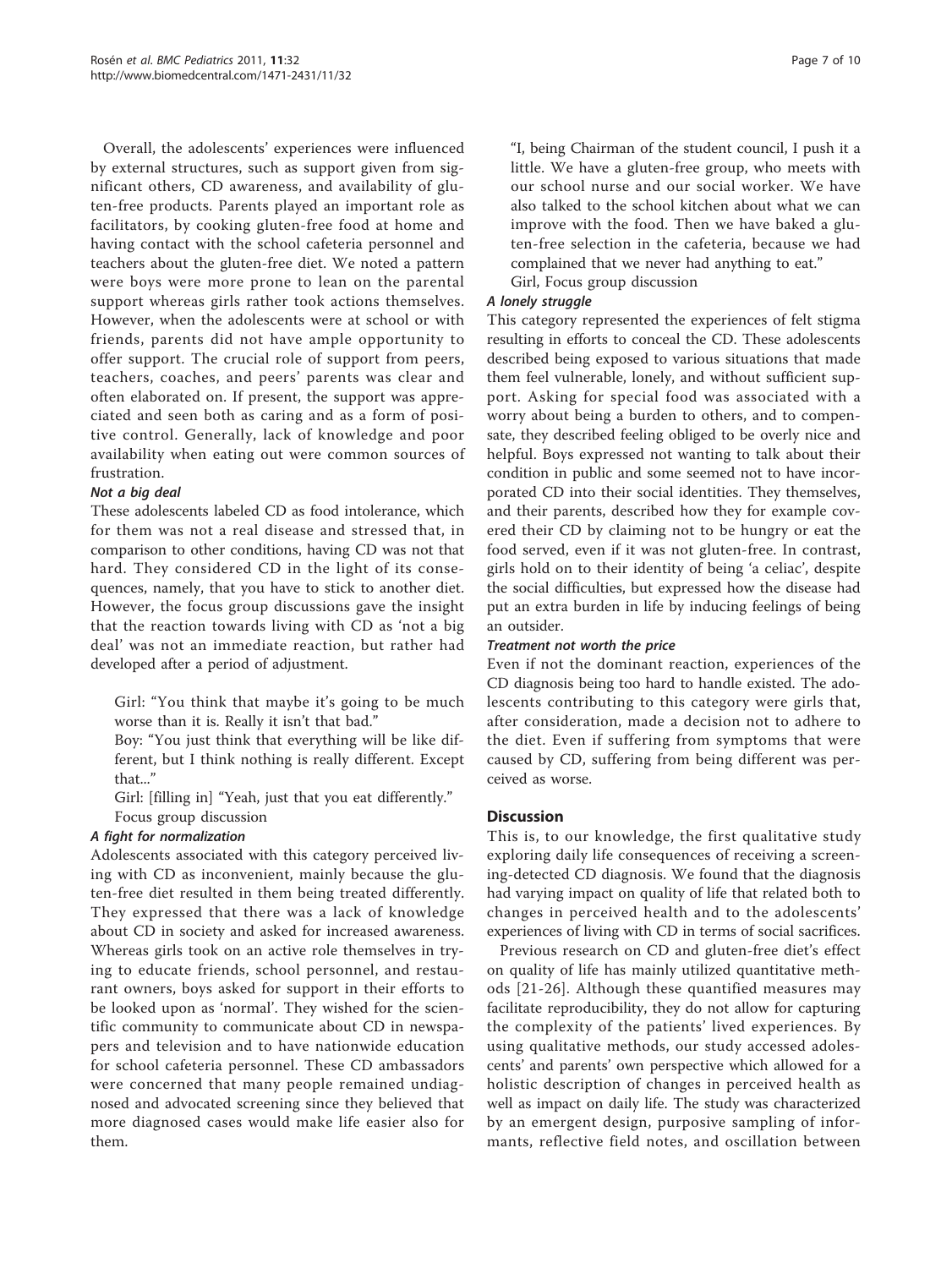data collection and analysis. To further increase the credibility of the study, continued peer debriefing sessions were held within the research group and an audit trail with analytical memo notes was maintained throughout the study. The integrity of the study was strengthened by the moderators of the group discussions not being involved in the health care provided to the adolescents.

Focus group discussions build on group interaction and can facilitate sharing experiences, especially when eliciting children's views [\[33](#page-8-0)]. However, in our study the willingness to participate in the focus group discussions may have been influenced by more positive experiences of the screening. Also, few descriptions of symptoms were communicated by the adolescents, maybe because of being reticent to share descriptions of symptoms among peers. On the other hand, the parents shared rich descriptions of their child's signs, symptoms, and well-being both before and after diagnosis and treatment. In addition, the collection of individually written narratives enabled us to capture more personal and sensitive experiences and also to explore the variation in experiences of the adolescents and their parents.

We found a large variation in perceived health before diagnosis among screening-detected CD adolescents, which has also been described by others [\[2,3,18,20\]](#page-8-0). Together these results confirm that not all screeningdetected CD cases perceive themselves as healthy. Our findings that some had experienced health problems, and sought health care, without receiving a correct diagnosis indicate that further educational efforts to increase CD awareness are needed. The observed phenomena of retrospective recognition of symptoms in relation to a screening-detected CD diagnosis is in line with other studies [[18,20](#page-8-0)], and seems to reflect both an increased understanding of symptoms and a reassurance of the benefits of having received the diagnosis.

In this study, we observed a varying impact on quality of life in terms of social sacrifices for the adolescents. Whereas some had, or were provided with, tools to successfully manage daily life, others found CD to be truly burdensome with considerable negative impact on their lives. A prominent experience was that adhering to the dietary restrictions limited daily life and caused feelings of being a burden or an outsider. Thus, adhering to the gluten-free diet related to felt stigma, as defined by Scambler and Hopkins [[34\]](#page-8-0). In line with Goffman's work on stigma management [[35](#page-8-0)], we found that the adolescents had adopted strategies such as withdrawing from social contacts, attempting to hide their condition, or compensating by being overly nice. These findings build on to the findings of another study on clinically diagnosed adolescents reporting on stigma experiences related to gluten-free diet [\[36](#page-8-0)], by indicating that mode of diagnosis probably does not affect stigma experiences.

Our results also indicated that stigma experiences may be linked to gender differences in management strategies. In general, boys described more efforts to conceal their disease and reluctance to incorporate the disease into their social identities than girls. However, those who had chosen to abandon the gluten-free diet were girls. We saw a tendency that boys asked for support in their efforts to change external structures, whereas girls took on an active role themselves. These results are in line with studies about adolescents with asthma and diabetes showing that gendered meanings of stigma influence the strategies used to cope with the disease and treatment [[37](#page-9-0)].

Mass screening for CD is still questioned, although most of the World Health Organization's criteria for implementation of mass screening programs are fulfilled [[11-18\]](#page-8-0). A common argument against CD mass screening is that the diagnosis and treatment would be harder to accept and manage among those experiencing no prior symptoms compared to patients with clinicallydetected CD. This assumes that screening-detected CD cases do not experience symptoms, while we and others have shown that screening also captures unrecognized symptomatic cases [\[19,20\]](#page-8-0). Furthermore, it assumes that experiencing health improvement facilitates the acceptance of the diagnosis. However, we found that the adolescents' feelings and attitudes about living with CD did not have a direct relation to whether or not experiencing health improvement. Those with great health benefits could be the ones suffering most in terms of social consequences, and vice versa, indicating that there are many aspects, apart from perceived health benefits, influencing the adolescents' experiences. Thus, CD screening as a public health intervention needs to be evaluated by balancing intended positive outcome in terms of health benefits against unintended negative consequences in terms of social sacrifices [[38](#page-9-0),[39\]](#page-9-0). Further qualitative studies on psychological and social reactions as well as attitudes and feeling towards a CD screening are needed to fully understand the implications for designing and evaluating full scale screening programs among children or adolescents. Preferably such studies should also involve other age groups and cultural settings.

#### Conclusions

Screening-detected CD has varying impact on adolescents' quality of life, where their perceived change in health has to be balanced against the social sacrifices that the diagnosis may cause. This needs to be taken into account in any future suggestion for CD mass screening and in the management of these patients.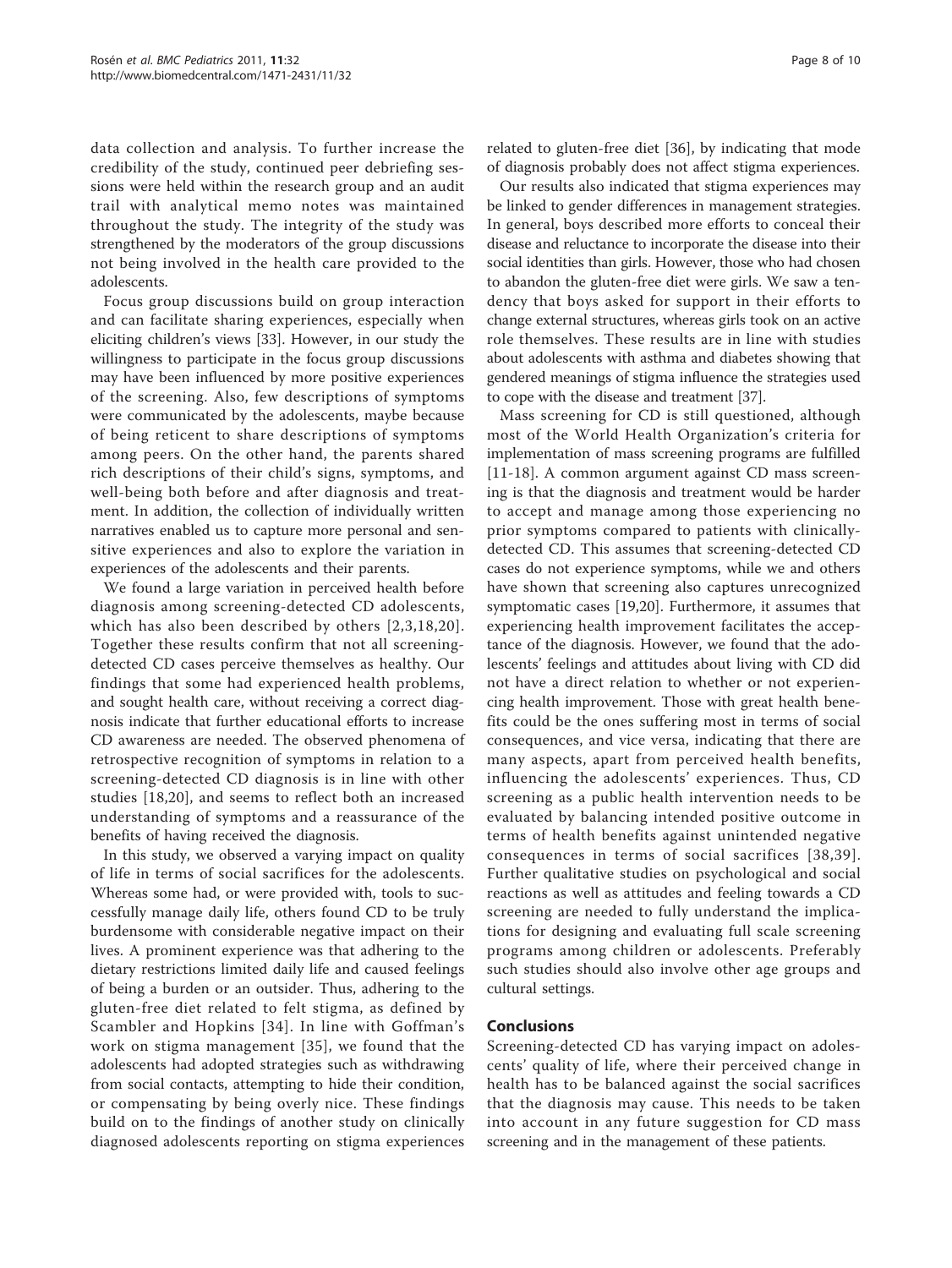#### <span id="page-8-0"></span>List of abbreviations

CD: celiac disease.

#### Acknowledgements

We want to thank all participating adolescents and parents for generously sharing their experiences. This study was funded by the Swedish Research Council, the Swedish Research Council for Environment, Agricultural Sciences and Spatial Planning, the Swedish Council for Working Life and Social Research and the County Council of Västerbotten, Sweden. The study was part of the European Union supported project FP6-2005-FOOD-4B-36383- PREVENTCD and was undertaken within the Umeå Centre for Global Health Research at Umeå University.

#### Author details

<sup>1</sup>Department of Public Health and Clinical Medicine, Epidemiology and Global Health, Umeå University, Umeå, Sweden. <sup>2</sup>Department of Medical Biosciences, Medical and Clinical Genetics, Umeå University, Umeå, Sweden. <sup>3</sup>Pediatrics, Växjö Hospital, Växjö, Sweden. <sup>4</sup>Department of Clinical Sciences, Pediatrics, Lund University, Lund, Sweden. <sup>5</sup>Pediatrics, Norrtälje Hospital, Norrtälje, Sweden. <sup>6</sup>Department of Clinical and Experimental Medicine, Pediatrics, Linköping University, Linköping, Sweden. <sup>7</sup>Department of Clinical Sciences, Social Medicine and Global Health, Lund University, Lund, Sweden.

#### Authors' contributions

AR contributed to the design of the study, collected data, performed data analyses, and wrote the first and final drafts. AI and ME contributed to the design of the study and guided the data collection and analysis. KN contributed to analysis and in writing. EK assisted in the data collection. AC, LD and LH contributed to the design of the study. All authors read and revised the drafts critically and read and approved the final version.

#### Competing interests

The authors declare that they have no competing interests.

#### Received: 22 October 2010 Accepted: 10 May 2011 Published: 10 May 2011

#### References

- 1. Di Sabatino A, Corazza GR: [Coeliac disease.](http://www.ncbi.nlm.nih.gov/pubmed/19394538?dopt=Abstract) Lancet 2009, 373:1480-1493.
- 2. Lurz E, Scheidegger U, Spalinger J, Schoni M, Schibli S: [Clinical](http://www.ncbi.nlm.nih.gov/pubmed/18923841?dopt=Abstract) [presentation of celiac disease and the diagnostic accuracy of serologic](http://www.ncbi.nlm.nih.gov/pubmed/18923841?dopt=Abstract) [markers in children.](http://www.ncbi.nlm.nih.gov/pubmed/18923841?dopt=Abstract) Eur J Pediatr 2009, 168:839-845.
- 3. Ludvigsson JF, Ansved P, Falth-Magnusson K, Hammersjo JA, Johansson C, Edvardsson S, Ljungkrantz M, Stenhammar L, Ludvigsson J: [Symptoms and](http://www.ncbi.nlm.nih.gov/pubmed/14734881?dopt=Abstract) [signs have changed in Swedish children with coeliac disease.](http://www.ncbi.nlm.nih.gov/pubmed/14734881?dopt=Abstract) J Pediatr Gastroenterol Nutr 2004, 38:181-186.
- 4. Hill ID, Dirks MH, Liptak GS, Colletti RB, Fasano A, Guandalini S, Hoffenberg EJ, Horvath K, Murray JA, Pivor M, Seidman EG: [Guideline for the diagnosis and](http://www.ncbi.nlm.nih.gov/pubmed/15625418?dopt=Abstract) [treatment of celiac disease in children: recommendations of the North](http://www.ncbi.nlm.nih.gov/pubmed/15625418?dopt=Abstract) [American Society for Pediatric Gastroenterology, Hepatology and](http://www.ncbi.nlm.nih.gov/pubmed/15625418?dopt=Abstract) [Nutrition.](http://www.ncbi.nlm.nih.gov/pubmed/15625418?dopt=Abstract) J Pediatr Gastroenterol Nutr 2005, 40:1-19.
- 5. Myleus A, Ivarsson A, Webb C, Danielsson L, Hernell O, Hogberg L, Karlsson E, Lagerqvist C, Norstrom F, Rosen A, Sandström O, Stenhammar L, Stenlund H, Wall S, Carlsson A: [Celiac disease revealed in 3% of Swedish](http://www.ncbi.nlm.nih.gov/pubmed/19516192?dopt=Abstract) [12-year-olds born during an epidemic.](http://www.ncbi.nlm.nih.gov/pubmed/19516192?dopt=Abstract) J Pediatr Gastroenterol Nutr 2009, 49:170-176.
- Csizmadia CGDS, Mearin ML, von Blomberg BME, Brand R, Verloove-Vanhorick SP: [An iceberg of childhood coeliac disease in the](http://www.ncbi.nlm.nih.gov/pubmed/10459972?dopt=Abstract) [Netherlands.](http://www.ncbi.nlm.nih.gov/pubmed/10459972?dopt=Abstract) Lancet 1999, 353:813-814.
- 7. Catassi C, Ratsch IM, Gandolfi L, Pratesi R, Fabiani E, El Asmar R, Frijia M, Bearzi I, Vizzoni L: [Why is coeliac disease endemic in the people of the](http://www.ncbi.nlm.nih.gov/pubmed/10466670?dopt=Abstract) [Sahara?](http://www.ncbi.nlm.nih.gov/pubmed/10466670?dopt=Abstract) Lancet 1999, 354:647-648.
- Fasano A, Berti I, Gerarduzzi T, Not T, Colletti RB, Drago S, Elitsur Y, Green PH, Guandalini S, Hill ID, Pietzak M, Ventura A, Thorpe M, Kryszak D, Fornaroli F, Wasserman SS, Murray JA, Horvath K: [Prevalence of celiac](http://www.ncbi.nlm.nih.gov/pubmed/12578508?dopt=Abstract) [disease in at-risk and not-at-risk groups in the United States - A large](http://www.ncbi.nlm.nih.gov/pubmed/12578508?dopt=Abstract) [multicenter study.](http://www.ncbi.nlm.nih.gov/pubmed/12578508?dopt=Abstract) Archives of Internal Medicine 2003, 163:286-292.
- 9. Maki M, Mustalahti K, Kokkonen J, Kulmala P, Haapalahti M, Karttunen T, Ilonen J, Laurila K, Dahlbom I, Hansson T, Höpfl P, Knip M: [Prevalence of](http://www.ncbi.nlm.nih.gov/pubmed/12815137?dopt=Abstract) [celiac disease among children in Finland.](http://www.ncbi.nlm.nih.gov/pubmed/12815137?dopt=Abstract) New England Journal of Medicine 2003, 348:2517-2524.
- 11. Mearin ML, Ivarsson A: [Coeliac disease: is it time for mass screening?](http://www.ncbi.nlm.nih.gov/pubmed/21559987?dopt=Abstract) Best Practice & Research in Clinical Gastroenterology 2005, 19:441-452.
- 12. Evans KE, McAllister R, Sanders DS: [Should we screen for coeliac disease?](http://www.ncbi.nlm.nih.gov/pubmed/19762414?dopt=Abstract) [No.](http://www.ncbi.nlm.nih.gov/pubmed/19762414?dopt=Abstract) BMJ 2009, 339:b3674.
- 13. Logan RF: [Screening for coeliac disease](http://www.ncbi.nlm.nih.gov/pubmed/8783749?dopt=Abstract)-has the time come for mass [screening?](http://www.ncbi.nlm.nih.gov/pubmed/8783749?dopt=Abstract) Acta Paediatr Suppl 1996, 412:15-19.
- 14. Fasano A: [Should we screen for coeliac disease? Yes.](http://www.ncbi.nlm.nih.gov/pubmed/19762413?dopt=Abstract) BMJ 2009, 339: b3592.
- 15. Kumar PJ: [European and North American populations should be](http://www.ncbi.nlm.nih.gov/pubmed/12524394?dopt=Abstract) [screened for coeliac disease.](http://www.ncbi.nlm.nih.gov/pubmed/12524394?dopt=Abstract) Gut 2003, 52:170-171.
- 16. Hoffenberg EJ: [Should all children be screened for celiac disease?](http://www.ncbi.nlm.nih.gov/pubmed/15825134?dopt=Abstract) Gastroenterology 2005, 128:S98-103.
- 17. Fasano A: [European and North American populations should be](http://www.ncbi.nlm.nih.gov/pubmed/12524393?dopt=Abstract) [screened for coeliac disease.](http://www.ncbi.nlm.nih.gov/pubmed/12524393?dopt=Abstract) Gut 2003, 52:168-169.
- 18. McGowan KE, Castiglione DA, Butzner JD: [The changing face of childhood](http://www.ncbi.nlm.nih.gov/pubmed/19948628?dopt=Abstract) [celiac disease in north america: impact of serological testing.](http://www.ncbi.nlm.nih.gov/pubmed/19948628?dopt=Abstract) Pediatrics 2009, 124:1572-1578.
- 19. Johnston SD, Watson RG, McMillan SA, Sloan J, Love AH: [Coeliac disease](http://www.ncbi.nlm.nih.gov/pubmed/10024951?dopt=Abstract) [detected by screening is not silent](http://www.ncbi.nlm.nih.gov/pubmed/10024951?dopt=Abstract)-simply unrecognized. QJM 1998, 91:853-860.
- 20. Hoffenberg EJ, Emery LM, Barriga KJ, Bao F, Taylor J, Eisenbarth GS, Haas JE, Sokol RJ, Taki I, Norris JM, Rewers M: [Clinical features of children with](http://www.ncbi.nlm.nih.gov/pubmed/15121938?dopt=Abstract) [screening-identified evidence of celiac disease.](http://www.ncbi.nlm.nih.gov/pubmed/15121938?dopt=Abstract) Pediatrics 2004, 113:1254-1259.
- 21. van Koppen EJ, Schweizer JJ, Csizmadia CG, Krom Y, Hylkema HB, van Geel AM, Koopman HM, Verloove-Vanhorick SP, Mearin ML: [Long-term](http://www.ncbi.nlm.nih.gov/pubmed/19336349?dopt=Abstract) [health and quality-of-life consequences of mass screening for](http://www.ncbi.nlm.nih.gov/pubmed/19336349?dopt=Abstract) [childhood celiac disease: a 10-year follow-up study.](http://www.ncbi.nlm.nih.gov/pubmed/19336349?dopt=Abstract) Pediatrics 2009, 123:e582-588.
- 22. Grootenhuis MA, Koopman HM, Verrips EG, Vogels AG, Last BF: [Health](http://www.ncbi.nlm.nih.gov/pubmed/17608324?dopt=Abstract)[related quality of life problems of children aged 8-11 years with a](http://www.ncbi.nlm.nih.gov/pubmed/17608324?dopt=Abstract) [chronic disease.](http://www.ncbi.nlm.nih.gov/pubmed/17608324?dopt=Abstract) Dev Neurorehabil 2007, 10:27-33.
- 23. van Doorn RK, Winkler LM, Zwinderman KH, Mearin ML, Koopman HM: [CDDUX: a disease-specific health-related quality-of-life questionnaire for](http://www.ncbi.nlm.nih.gov/pubmed/18664865?dopt=Abstract) [children with celiac disease.](http://www.ncbi.nlm.nih.gov/pubmed/18664865?dopt=Abstract) J Pediatr Gastroenterol Nutr 2008, 47:147-152.
- 24. Kolsteren MM, Koopman HM, Schalekamp G, Mearin ML: [Health-related](http://www.ncbi.nlm.nih.gov/pubmed/11295729?dopt=Abstract) [quality of life in children with celiac disease.](http://www.ncbi.nlm.nih.gov/pubmed/11295729?dopt=Abstract) J Pediatr 2001, 138:593-595.
- 25. Wagner G, Berger G, Sinnreich U, Grylli V, Schober E, Huber WD, Karwautz A: [Quality of life in adolescents with treated coeliac disease:](http://www.ncbi.nlm.nih.gov/pubmed/18955861?dopt=Abstract) [influence of compliance and age at diagnosis.](http://www.ncbi.nlm.nih.gov/pubmed/18955861?dopt=Abstract) J Pediatr Gastroenterol Nutr 2008, 47:555-561.
- 26. Roma E, Roubani A, Kolia E, Panayiotou J, Zellos A, Syriopoulou VP: [Dietary](http://www.ncbi.nlm.nih.gov/pubmed/20163513?dopt=Abstract) [compliance and life style of children with coeliac disease.](http://www.ncbi.nlm.nih.gov/pubmed/20163513?dopt=Abstract) J Hum Nutr Diet 2010, 23:176-182.
- 27. DasGupta S: [Between stillness and story: lessons of children](http://www.ncbi.nlm.nih.gov/pubmed/17545365?dopt=Abstract)'s illness [narratives.](http://www.ncbi.nlm.nih.gov/pubmed/17545365?dopt=Abstract) Pediatrics 2007, 119:e1384-1391.
- 28. Sawyer SM, Drew S, Yeo MS, Britto MT: Adolescents [with a chronic](http://www.ncbi.nlm.nih.gov/pubmed/17467519?dopt=Abstract) [condition: challenges living, challenges treating.](http://www.ncbi.nlm.nih.gov/pubmed/17467519?dopt=Abstract) Lancet 2007, 369:1481-1489.
- 29. Ring L, Gross CR, McColl E: [Putting the text back into context: toward](http://www.ncbi.nlm.nih.gov/pubmed/20422295?dopt=Abstract) [increased use of mixed methods for quality of life research.](http://www.ncbi.nlm.nih.gov/pubmed/20422295?dopt=Abstract) Qual Life Res 2010, 19:613-615.
- 30. Creswell J: Qualitative inquiry and research design: Choosing among five traditions Thousand Oaks: SAGE; 1998.
- 31. Dahlgren L, Emmelin M, Winkvist A: Qualitative methodology for international public health Umeå: Umeå international school of public health; 2004.
- 32. Umdac: Open code (version 3.4). Umeå: Umdac & Epidemiology and Global health, Department of Public Health and Clinical Medicine; Umeå University; 2007.
- 33. Heary CM, Hennessy E: [The use of focus group interviews in pediatric](http://www.ncbi.nlm.nih.gov/pubmed/11726679?dopt=Abstract) [health care research.](http://www.ncbi.nlm.nih.gov/pubmed/11726679?dopt=Abstract) Journal of Pediatric Psychology 2002, 27:47-57.
- 34. Scambler G, Hopkins A: Being epileptic: coming to terms with stigma. Sociology of Health and Illness 1986, 26-43.
- 35. Goffman E: Stigma: Notes of the management of spoiled identity Englewood Cliffs, New Jersey: Prentice-Hall; 1963.
- 36. Olsson C, Lyon P, Hornell A, Ivarsson A, Sydner YM: [Food that makes you](http://www.ncbi.nlm.nih.gov/pubmed/19556403?dopt=Abstract) [different: the stigma experienced by adolescents with celiac disease.](http://www.ncbi.nlm.nih.gov/pubmed/19556403?dopt=Abstract) Qual Health Res 2009, 19:976-984.